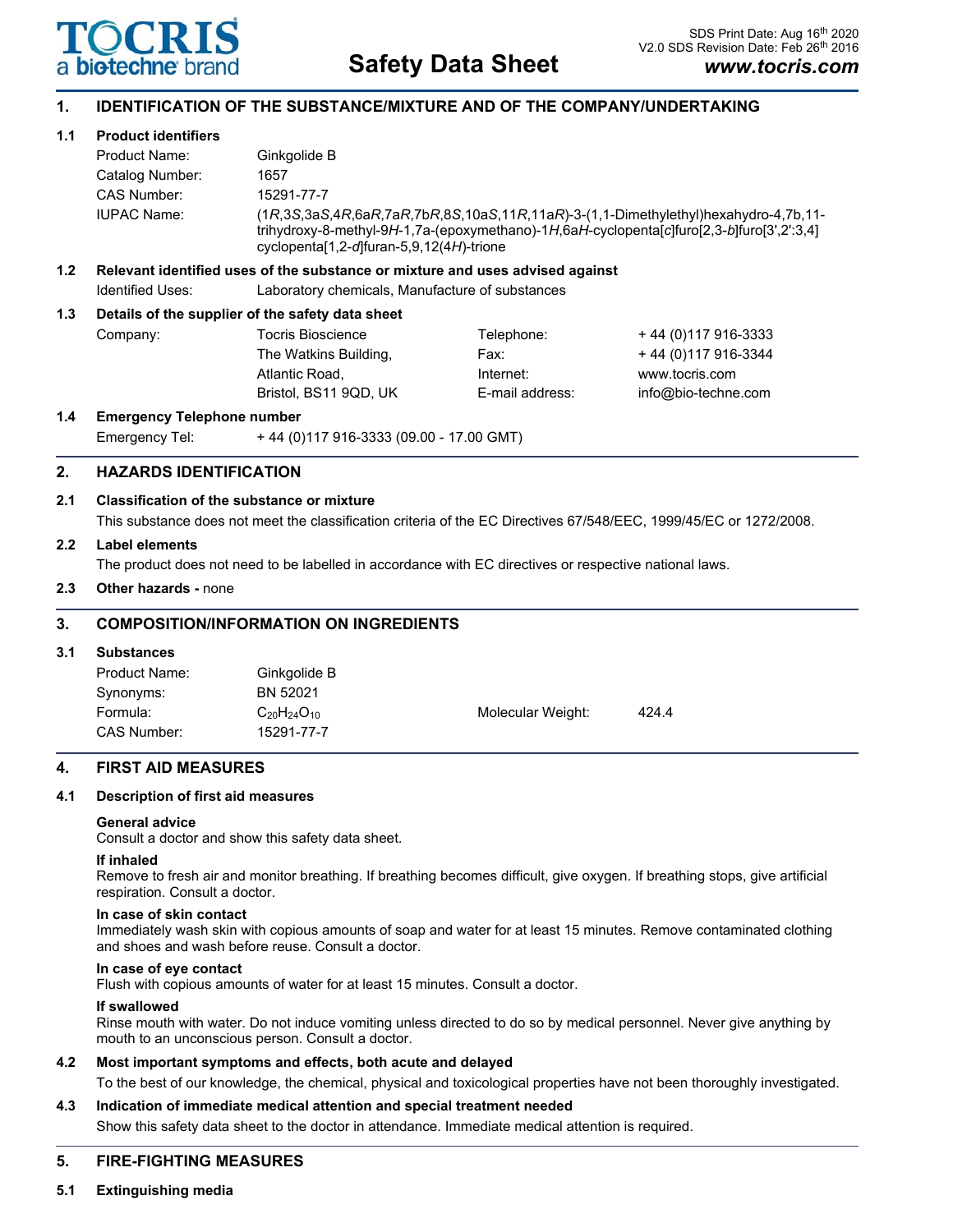**Suitable extinguishing media** Use water spray, alcohol-resistant foam, dry chemical or carbon dioxide.

# **5.2 Special hazards arising from the substance or mixture** In combustion, may emit toxic fumes.

# **5.3 Precautions for fire-fighters**

Wear suitable protective clothing to prevent contact with skin and eyes and self-contained breathing apparatus.

## **6. ACCIDENTIAL RELEASE MEASURES**

#### **6.1 Personal precautions, protective equipment and emergency procedures**

Do not take action without suitable protective clothing - see section 8 of SDS. Evacuate personnel to safe areas. Ensure adequate ventilation. Avoid breathing vapors, mist, dust or gas.

### **6.2 Environmental precautions**

Do not let product enter drains.

## **6.3 Methods and materials for containment and cleaning up**

Cover spillage with suitable absorbent material. Sweep up material and place in an appropriate container. Hold all material for appropriate disposal as described under section 13 of SDS.

#### **6.4 Reference to other sections**

For required PPE see section 8. For disposal see section 13.

# **7. HANDLING AND STORAGE**

### **7.1 Precautions for safe handling**

Use in a chemical fume hood, with air supplied by an independent system. Avoid inhalation, contact with eyes, skin and clothing. Avoid the formation of dust and aerosols. Use in a well-ventilated area. Keep away from sources of ignition. Avoid prolonged or repeated exposure.

### **7.2 Conditions for safe storage, including any incompatibilities.**

Store in cool, well-ventilated area. Keep away from direct sunlight. Keep container tightly sealed until ready for use. Recommended storage temperature: Desiccate at +4°C

# **7.3 Specific end uses**

Use in a laboratory fume hood where possible. Refer to employer's COSHH risk assessment.

# **8. EXPOSURE CONTROLS/PERSONAL PROTECTION**

#### **8.1 Control parameters**

**Components with workplace control parameters** Contains no substances with occupational exposure limit values.

#### **8.2 Exposure controls**

#### **Appropriate engineering controls**

Use in a fume hood where applicable. Ensure all engineering measures described under section 7 of SDS are in place. Ensure laboratory is equipped with a safety shower and eye wash station.

### **Personal protective equipment**

#### **Eye/face protection**

Use appropriate safety glasses.

#### **Skin protection**

Use appropriate chemical resistant gloves (minimum requirement use standard BS EN 374:2003). Gloves should be inspected before use. Wash and dry hands thoroughly after handling.

#### **Body protection**

Wear appropriate protective clothing.

#### **Respiratory protection**

If risk assessment indicates necessary, use a suitable respirator.

# **9. PHYSICAL AND CHEMICAL PROPERTIES**

### **9.1 Information on basic physical and chemical properties**

| Appearance               | White solid       | Vapor pressure            | No data available                                    |
|--------------------------|-------------------|---------------------------|------------------------------------------------------|
| Odor                     | No data available | Vapor density             | No data available                                    |
| Odor threshold           | No data available | Relative density          | No data available                                    |
| рH                       | No data available | Solubility(ies)           | Soluble to 100 mM in DMSO<br>and to 25 mM in ethanol |
| Melting / freezing point | No data available | Partition coefficient     | No data available                                    |
| Boiling point / range    | No data available | Auto-ignition temperature | No data available                                    |
| Flash point              | No data available | Decomposition temperature | No data available                                    |
| Evaporation rate         | No data available | Viscosity                 | No data available                                    |
|                          |                   |                           |                                                      |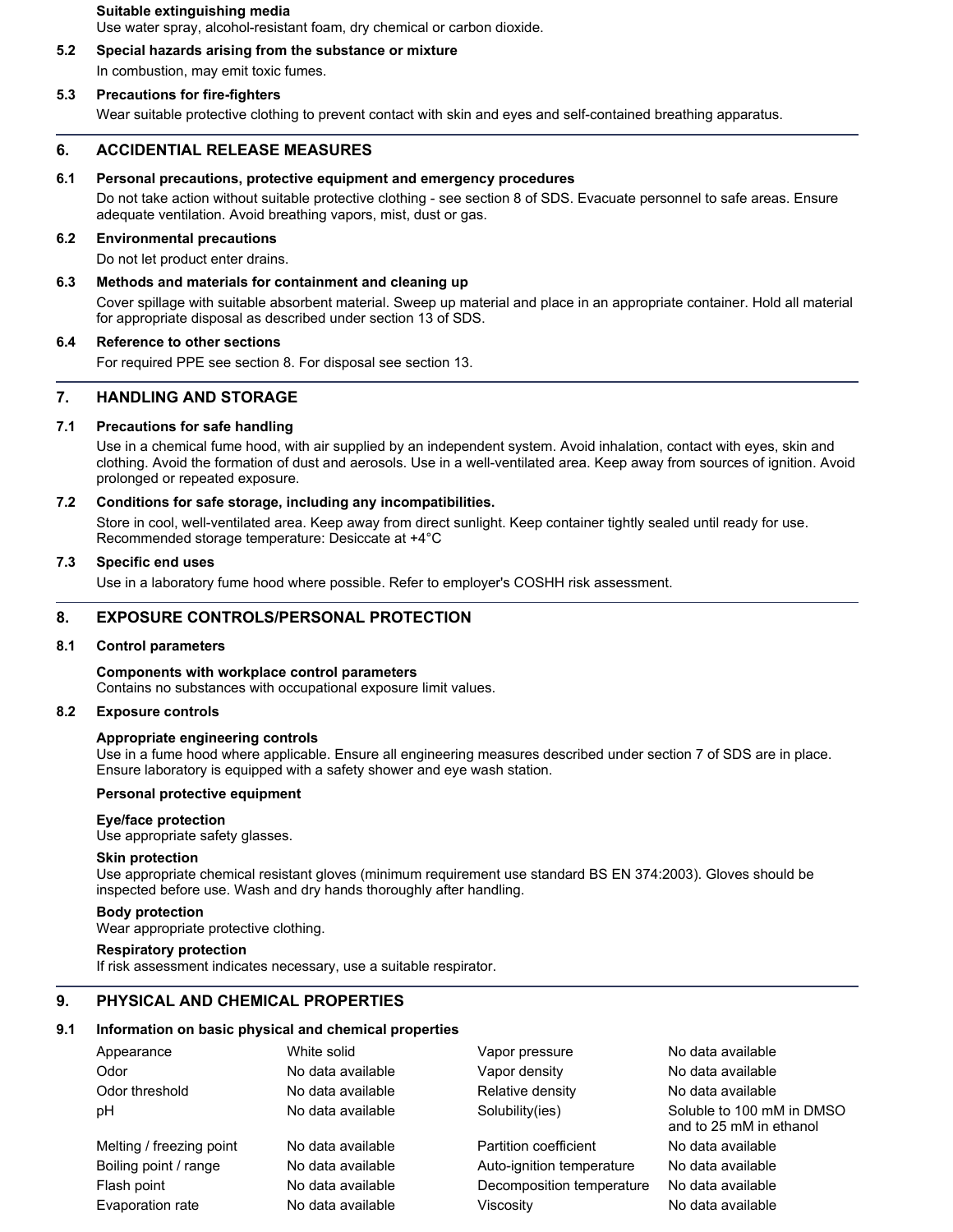Flammability (solid, gas) No data available Explosive properties No data available Upper / lower flammability or No data available explosive limits

# **9.2 Other safety information**

No data available

# **10. STABILITY AND REACTIVITY**

## **10.1 Reactivity**

Stable under recommended transport or storage conditions.

### **10.2 Chemical stability**

Stable under recommended storage conditions.

## **10.3 Possibility of hazardous reactions**

Hazardous reactions will not occur under normal transport or storage conditions. Decomposition may occur on exposure to conditions or materials listed below.

## **10.4 Conditions to avoid**

Heat, moisture.

### **10.5 Incompatible materials**

Strong acids/alkalis, strong oxidising/reducing agents.

### **10.6 Hazardous decomposition products**

In combustion may emit toxic fumes. No known decomposition information.

## **11. TOXICOLOGICAL INFORMATION**

### **11.1 Information on toxicological effects**

**Acute Toxicity** SCU-RAT TDLo: 10mg/kg **Skin corrosion/irritation**

Classification criteria are not met based on available data **Serious eye damage/irritation**

Classification criteria are not met based on available data

#### **Respiratory or skin sensitization**

Classification criteria are not met based on available data

#### **Germ cell mutagenicity**

Classification criteria are not met based on available data

#### **Carcinogenicity**

Classification criteria are not met based on available data

#### **Reproductive toxicity**

Classification criteria are not met based on available data

#### **Specific target organ toxicity - single exposure** Classification criteria are not met based on available data

# **Specific target organ toxicity - repeated exposure**

Classification criteria are not met based on available data

#### **Aspiration hazard**

Classification criteria are not met based on available data

#### **Symptoms / Routes of exposure**

Inhalation: There may be irritation of the throat with a feeling of tightness in the chest.

Ingestion: There may be irritation of the throat.

Skin: There may be mild irritation at the site of contact.

Eyes: There may be irritation and redness.

Delayed / Immediate Effects: No known symptoms.

## **Additional Information**

RTECS No: KC9949000 Exposure may cause irritaiton of eyes, mucous membranes, upper respiratory tract and skin. To the best of our knowledge, the chemical, physical and toxicological properties have not been fully investigated

## **12. ECOLOGICAL INFORMATION**

#### **12.1 Toxicity**

No data available

## **12.2 Persistence and degradability**

No data available